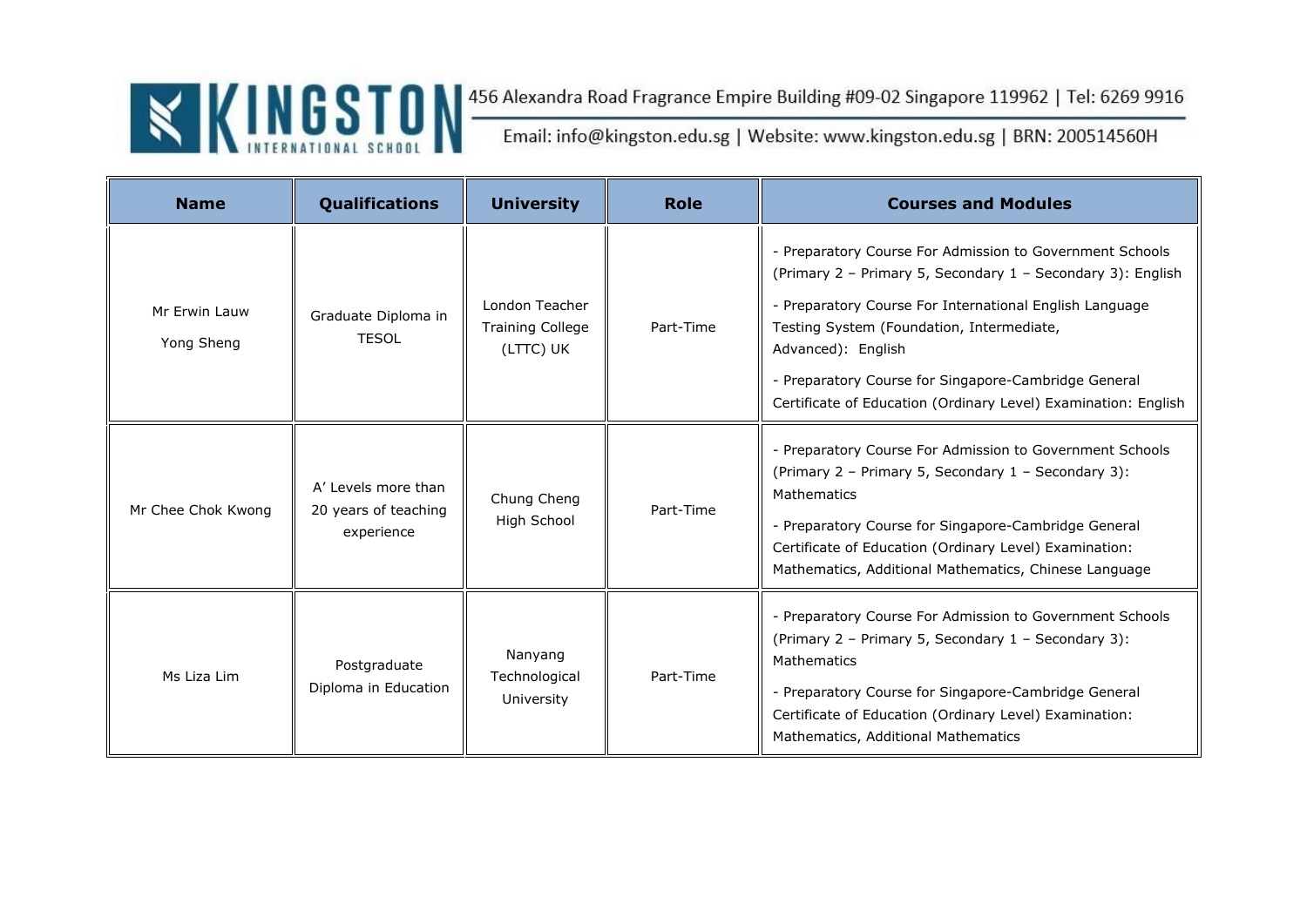| <b>Name</b>                 | Qualifications                                | <b>University</b>      | <b>Role</b> | <b>Courses and Modules</b>                                                                                                                                                                                                                                                                                                                                                                                                         |
|-----------------------------|-----------------------------------------------|------------------------|-------------|------------------------------------------------------------------------------------------------------------------------------------------------------------------------------------------------------------------------------------------------------------------------------------------------------------------------------------------------------------------------------------------------------------------------------------|
| Mr Azman Abu Said           | Masters in<br>Communication<br><b>Studies</b> | University of<br>Leeds | Part-Time   | - Preparatory Course For International English Language<br>Testing System (Foundation, Intermediate,<br>Advanced): English<br>- Preparatory Course For Admission to Government Schools<br>(Primary 2 - Primary 5, Secondary 1 - Secondary 3): English<br>- Preparatory Course for Singapore-Cambridge General<br>Certificate of Education (Ordinary Level) Examination: English                                                    |
| Ms Low Ngiap Hwa<br>Flossie | <b>Bachelor in Business</b>                   | University<br>of Wales | Part-Time   | - Certificate in Team Leadership (See below for modules)<br>- Certificate in Retailing Operations (See below for modules)<br>- Certificate in Business Management (See below for<br>modules)<br>- Diploma in Retail and Sales Management (See below for<br>modules)<br>- Diploma in Business and Sales Management (See below for<br>modules)<br>- Diploma in Business and Sales Management (E-Learning)<br>(See below for modules) |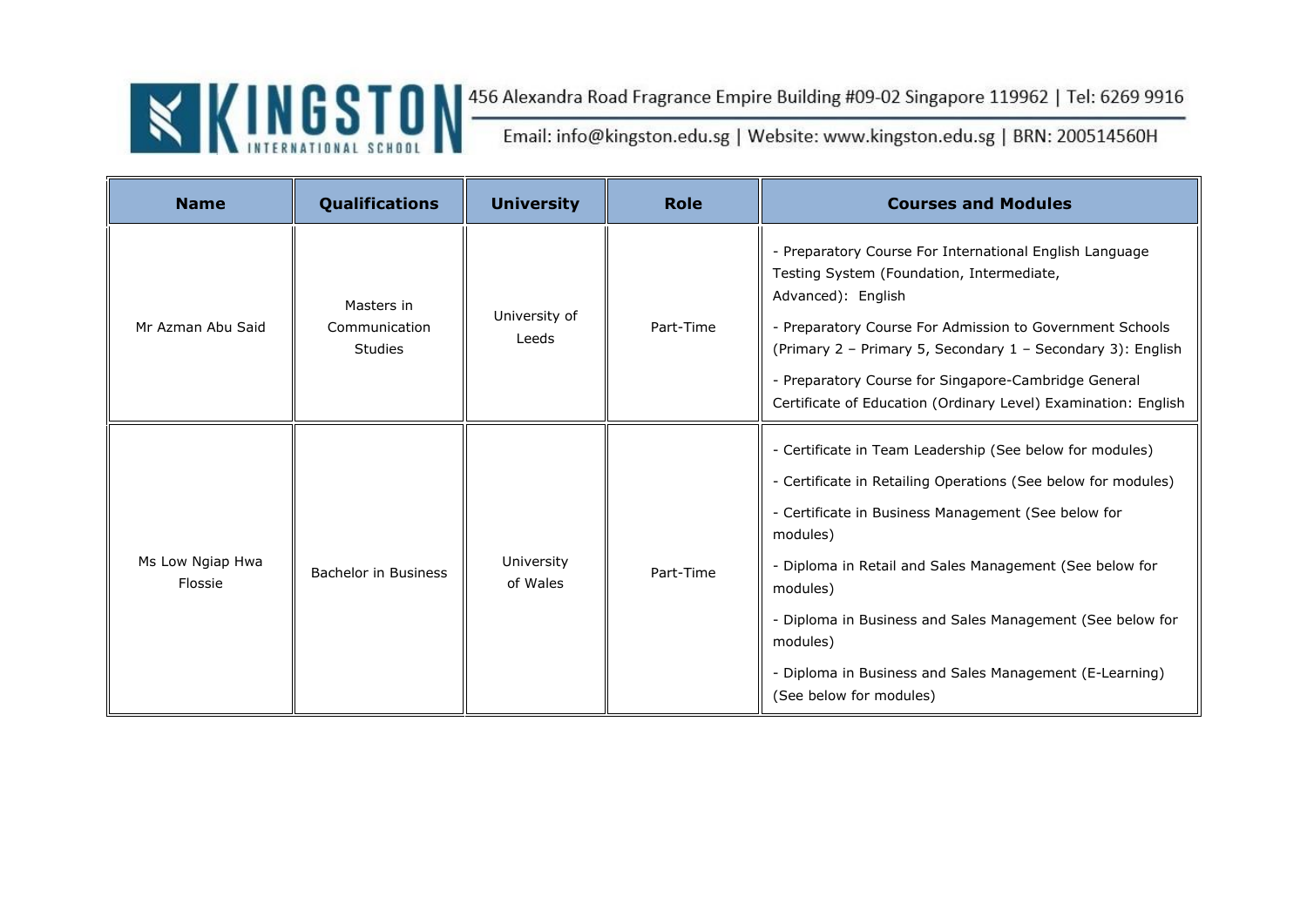| <b>Name</b>                  | <b>Qualifications</b>                                           | <b>University</b>                             | <b>Role</b> | <b>Courses and Modules</b>                                                                                                                                                                                                                                                                                                                                                                                 |
|------------------------------|-----------------------------------------------------------------|-----------------------------------------------|-------------|------------------------------------------------------------------------------------------------------------------------------------------------------------------------------------------------------------------------------------------------------------------------------------------------------------------------------------------------------------------------------------------------------------|
| Ms. Nur Arafah Ali<br>(Nura) | Bachelor of Arts with<br>Honours in Southeast<br>Asian Studies  | National<br>University of<br>Singapore        | Full-Time   | - Preparatory Course For Admission to Government Schools<br>(Primary 2 - Primary 5, Secondary 1 - Secondary 3): English<br>- Preparatory Course For International English Language<br>Testing System (Foundation, Intermediate,<br>Advanced): English<br>- Preparatory Course for Singapore-Cambridge General<br>Certificate of Education (Ordinary Level) Examination:<br>English, Principles of Accounts |
| Mr Reza Budi Sumali          | <b>Bachelor Applied</b><br>Science in Hospitality<br>Management | Royal Melbourne<br>Institute of<br>Technology | Part-Time   | - CTH Level 3 Foundation Diploma in Tourism and Hospitality<br>(See below for modules)<br>- CTH Level 4 Diploma in Tourism / Hospitality Management<br>(See below for modules)<br>- CTH Level 5 Advanced Diploma in Tourism / Hospitality<br>Management (See below for modules)<br>- Certificate in Retailing Operations (See below for modules)                                                           |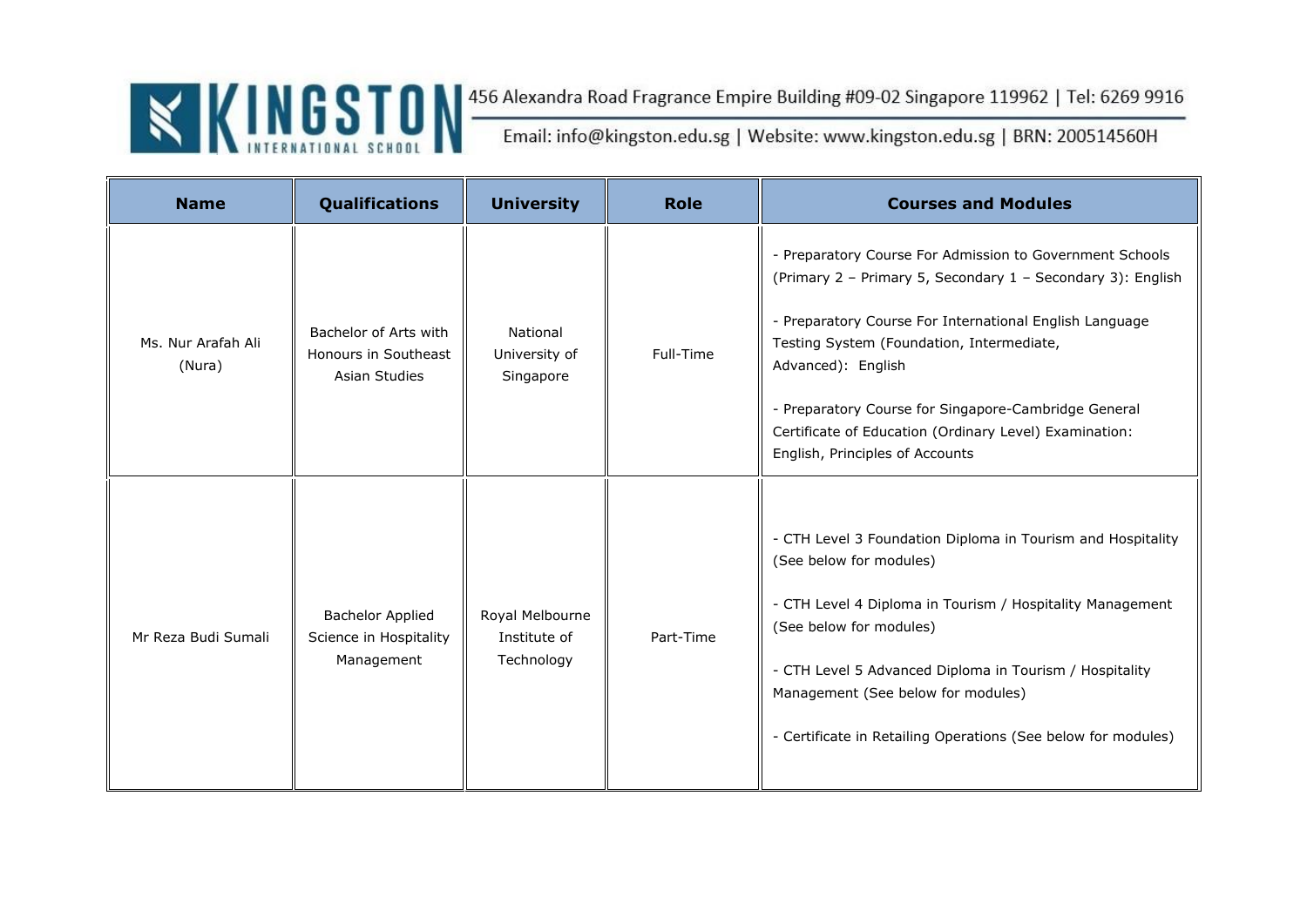

| Mr Willard Tan Wei Le | <b>Masters of Business</b><br>Administration in<br>Hospitality<br>Management | Queen Margaret<br>University |           | - CTH Level 3 Foundation Diploma in Tourism and Hospitality<br>(See below for modules)        |
|-----------------------|------------------------------------------------------------------------------|------------------------------|-----------|-----------------------------------------------------------------------------------------------|
|                       |                                                                              |                              |           | - CTH Level 4 Diploma in Tourism / Hospitality Management<br>(See below for modules)          |
|                       |                                                                              |                              |           | - CTH Level 5 Advanced Diploma in Tourism / Hospitality<br>Management (See below for modules) |
|                       |                                                                              |                              |           | - Certificate in Events Management (See below for modules)                                    |
|                       |                                                                              |                              | Part-Time | - Certificate in Business Management (See below for<br>modules)                               |
|                       |                                                                              |                              |           | - Diploma in Business and Sales Management (See below for<br>modules)                         |
|                       |                                                                              |                              |           | - Diploma in Business and Sales Management (E-Learning)<br>(See below for modules)            |
|                       |                                                                              |                              |           | - Diploma in Hospitality and Tourism Management (See below<br>for the modules)                |
|                       |                                                                              |                              |           | - Diploma in Hospitality and Tourism Management (E-<br>Learning) (See below for the modules)  |
|                       |                                                                              |                              |           | - Postgraduate Diploma in Business Management (See below<br>for modules)                      |
|                       |                                                                              |                              |           | - Postgraduate Diploma in Business Management (E-<br>Learning) (See below for modules)        |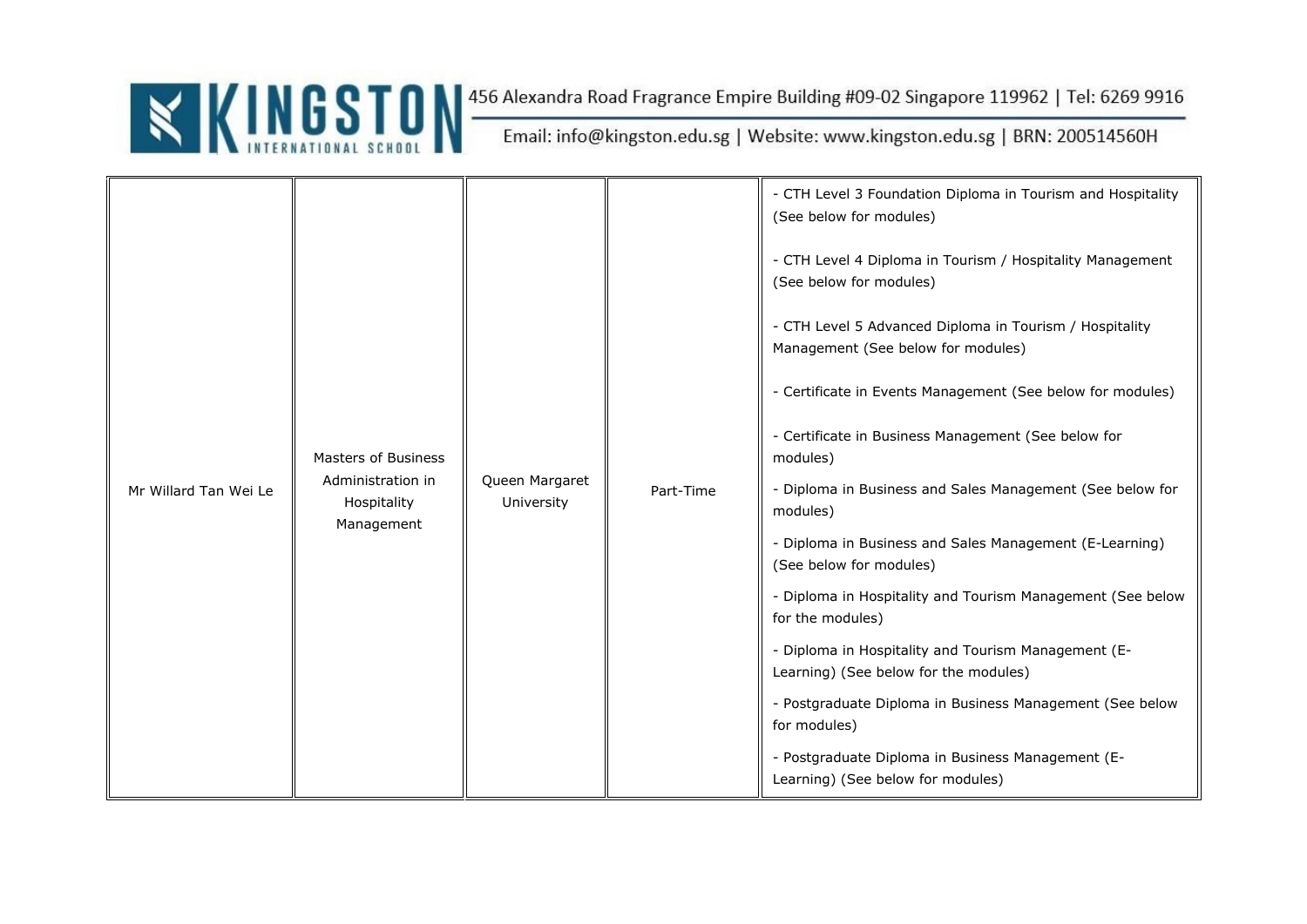| <b>Name</b>                  | Qualifications                                              | <b>University</b>                      | <b>Role</b> | <b>Courses and Modules</b>                                                                                       |
|------------------------------|-------------------------------------------------------------|----------------------------------------|-------------|------------------------------------------------------------------------------------------------------------------|
| Mr. Dennis Toh Kheng<br>Huat | Masters of Mass<br>Communication                            | Nanyang<br>Technological<br>University | Part-Time   | Specialist Diploma in Internet and Social Media Marketing<br>(See below for modules)                             |
| Ms. Toh Hanwen               | <b>Bachelor of Business</b><br>Administration with<br>Merit | National<br>University of<br>Singapore | Part-Time   | Specialist Diploma in Internet and Social Media Marketing<br>(See below for modules)                             |
| Mr. Jimmy Lim Sze Hock       | Bachelor of Arts with<br>Honours in English<br>Language     | National<br>University of<br>Singapore | Part-Time   | Specialist Diploma in Internet and Social Media Marketing<br>$\overline{\phantom{a}}$<br>(See below for modules) |
| Mr. Calvin Woon Wei Yang     | <b>Bachelor of Business</b><br>Administration with<br>Merit | National<br>University of<br>Singapore | Part-Time   | Specialist Diploma in Internet and Social Media Marketing<br>$\overline{\phantom{a}}$<br>(See below for modules) |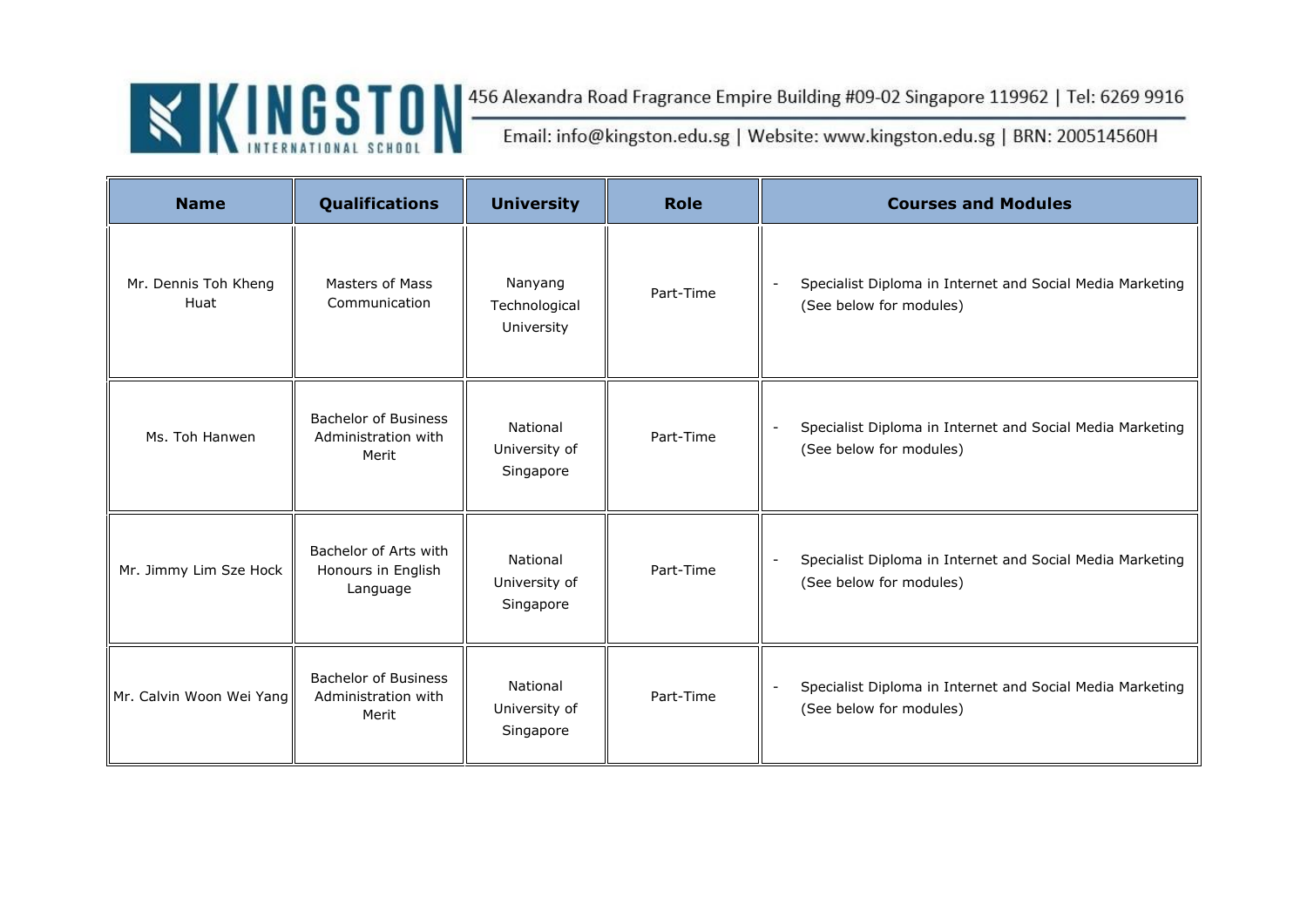| <b>Name</b>        | Qualifications                                                                         | <b>University</b>                                                     | <b>Role</b> | <b>Courses and Modules</b>                                                           |
|--------------------|----------------------------------------------------------------------------------------|-----------------------------------------------------------------------|-------------|--------------------------------------------------------------------------------------|
| Mr. Cheak Hong Ian | Bachelor of<br><b>Communication (Mass</b><br>Communication) with<br><b>Distinction</b> | Royal Melbourne<br>Institute of<br>Technology<br>(RMIT<br>University) | Part-Time   | Specialist Diploma in Internet and Social Media Marketing<br>(See below for modules) |
| Mr. Ma Gang        | Masters of Business<br>Administration                                                  | James Cook<br>University                                              | Part-Time   | Diploma in Business Administration (Mandarin) (See<br>below for modules)             |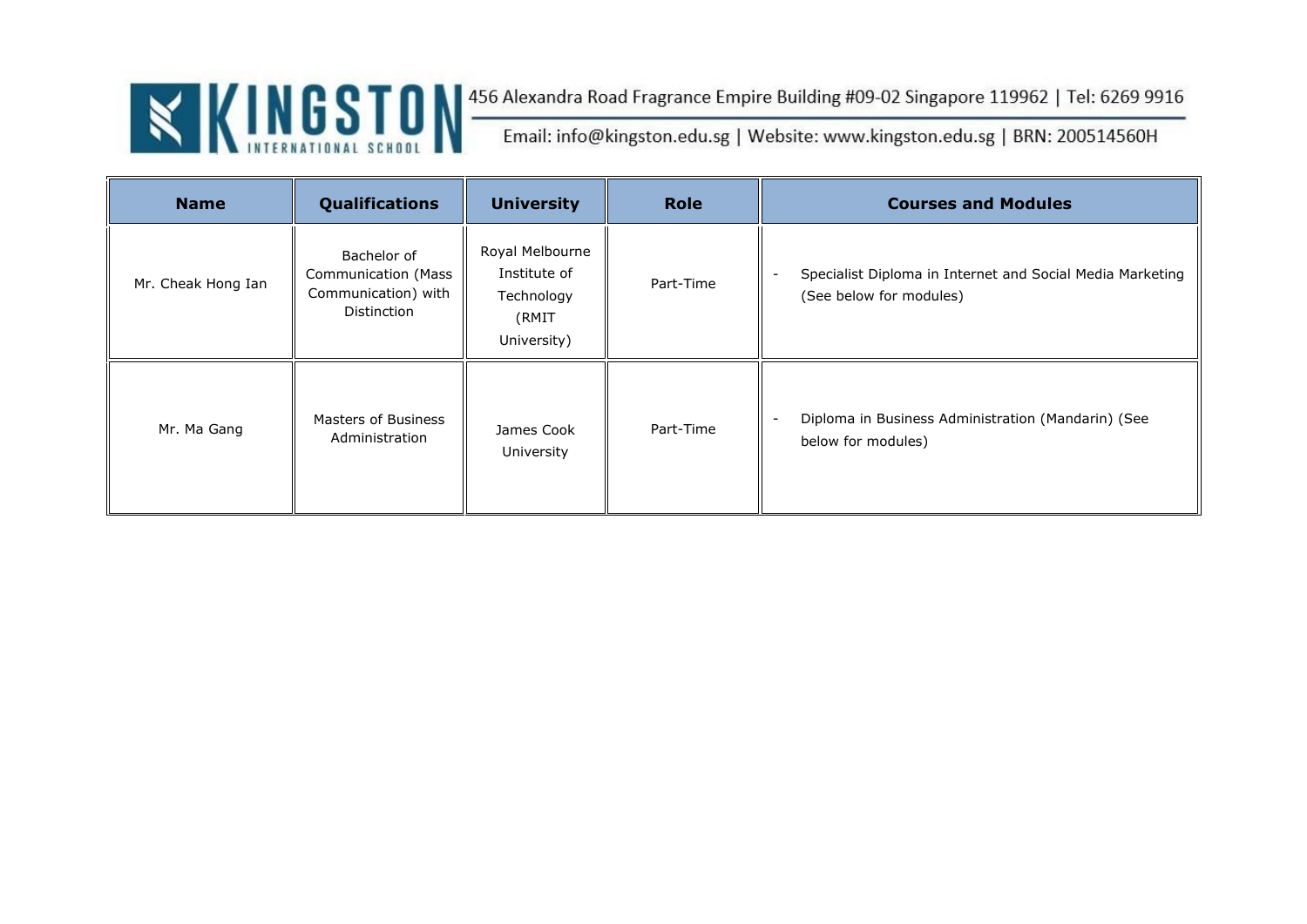| <b>Name</b>             | <b>Qualifications</b>                                                                                                    | <b>University</b>           | <b>Role</b> | <b>Courses and Modules</b>                                                                                                                                                                                                                                                                                                                                                                                                                                                                                                                                                                                |
|-------------------------|--------------------------------------------------------------------------------------------------------------------------|-----------------------------|-------------|-----------------------------------------------------------------------------------------------------------------------------------------------------------------------------------------------------------------------------------------------------------------------------------------------------------------------------------------------------------------------------------------------------------------------------------------------------------------------------------------------------------------------------------------------------------------------------------------------------------|
| Mr. Chua Kok Kee Johnny | Bachelor of Science in<br><b>Information Systems</b><br>Computer Science and<br>Travel, Hotel &<br>Restaurant Management | Brigham Young<br>University | Part-Time   | - CTH Level 3 Foundation Diploma in Tourism and Hospitality<br>(See below for modules)<br>- CTH Level 4 Diploma in Tourism / Hospitality Management<br>(See below for modules)<br>- CTH Level 5 Advanced Diploma in Tourism / Hospitality<br>Management (See below for modules)<br>- Certificate in Retailing Operations (See below for modules)<br>- Diploma in Retail and Sales Management (See below for<br>modules)<br>- Diploma in Hospitality and Tourism Management (See below<br>for the modules)<br>- Diploma in Hospitality and Tourism Management (E-<br>Learning) (See below for the modules) |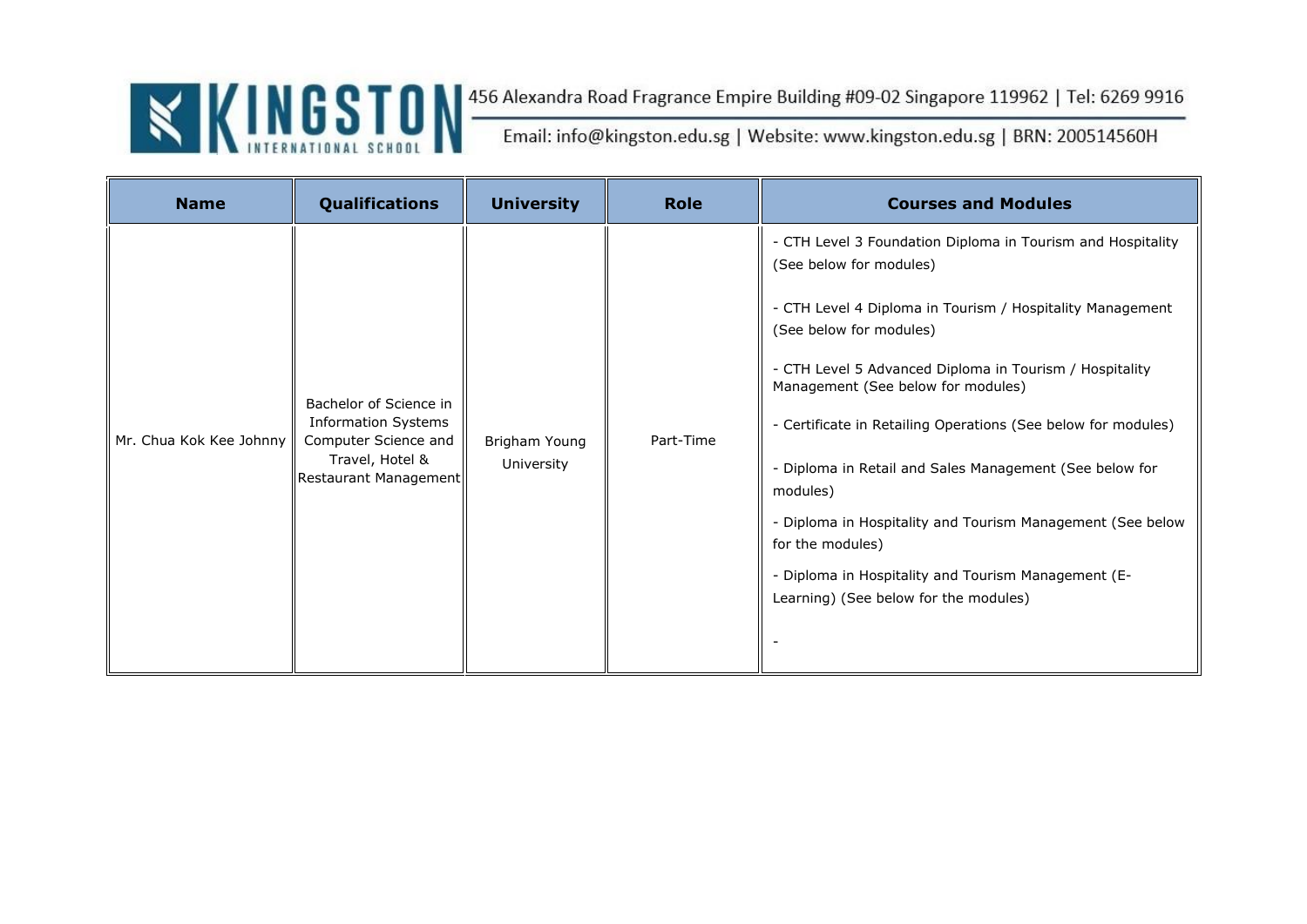| Mr. Wee Fong Kheng | Master of Arts (Applied<br>Linguistics) | Nanyang<br>Technological<br>University | Part-Time | - Preparatory Course For Admission to Government Schools<br>(Primary 2 - Primary 5, Secondary 1 - Secondary 3): English<br>- Preparatory Course For International English Language<br>Testing System (Foundation, Intermediate,<br>Advanced): English<br>- Diploma in Business Administration (Mandarin) (See below<br>for modules)<br>- Certificate in Retailing Operations (See below for modules)<br>- Certificate in Events Management (See below for modules)<br>- Certificate in Business Management (See below for<br>modules)<br>- Diploma in Retail and Sales Management (See below for<br>modules)<br>- Diploma in Business and Sales Management (See below for<br>modules)<br>- Diploma in Business and Sales Management (E-Learning)<br>(See below for modules)<br>- Postgraduate Diploma in Business Management (See below<br>for modules)<br>- Postgraduate Diploma in Business Management (E-<br>Learning) (See below for modules) |
|--------------------|-----------------------------------------|----------------------------------------|-----------|---------------------------------------------------------------------------------------------------------------------------------------------------------------------------------------------------------------------------------------------------------------------------------------------------------------------------------------------------------------------------------------------------------------------------------------------------------------------------------------------------------------------------------------------------------------------------------------------------------------------------------------------------------------------------------------------------------------------------------------------------------------------------------------------------------------------------------------------------------------------------------------------------------------------------------------------------|
|--------------------|-----------------------------------------|----------------------------------------|-----------|---------------------------------------------------------------------------------------------------------------------------------------------------------------------------------------------------------------------------------------------------------------------------------------------------------------------------------------------------------------------------------------------------------------------------------------------------------------------------------------------------------------------------------------------------------------------------------------------------------------------------------------------------------------------------------------------------------------------------------------------------------------------------------------------------------------------------------------------------------------------------------------------------------------------------------------------------|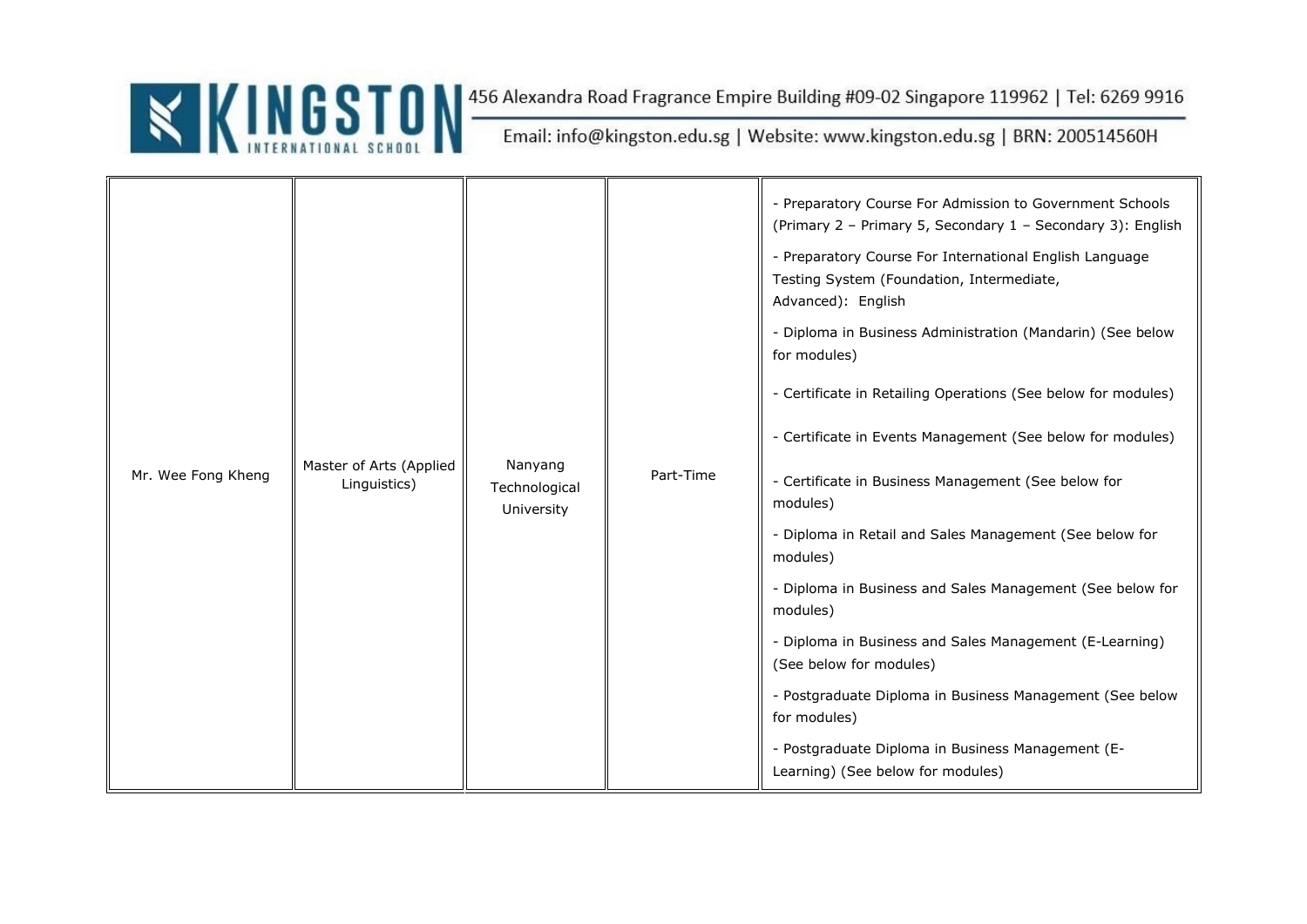

#### **Courses and Modules:**

| <b>Courses</b>                                                                                                       | <b>Modules</b>                                                                                                                                                                                                                                                                                                                              |
|----------------------------------------------------------------------------------------------------------------------|---------------------------------------------------------------------------------------------------------------------------------------------------------------------------------------------------------------------------------------------------------------------------------------------------------------------------------------------|
| Preparatory Course for Admission to Government Schools (Primary 2 - Primary<br>5, Secondary 1 - Secondary 3)         | English<br>1)<br>2) Mathematics                                                                                                                                                                                                                                                                                                             |
| Preparatory Course for International English Language Testing System (IELTS)<br>(Foundation, Intermediate, Advanced) | English<br>1)                                                                                                                                                                                                                                                                                                                               |
| Preparatory Course for Singapore-Cambridge General Certificate of Education<br>(Ordinary Level) Examination          | English<br>1)<br>2)<br>Chinese Language<br>3)<br>Mathematics<br><b>Additional Mathematics</b><br>4)<br>Principles of Accounts<br>5)                                                                                                                                                                                                         |
| Certificate in Team Leadership                                                                                       | Introduction to Leadership<br>1)<br>Motivating and Developing Others<br>2)<br>Planning and Control<br>3)<br><b>Effective Communication</b><br>4)<br>Leading a Team Effectively<br>5)<br>Change Management<br>6)<br>7)<br><b>Meeting Customer Requirements</b><br><b>Quality Customer Service</b><br>8)<br>Workplace Safety and Health<br>9) |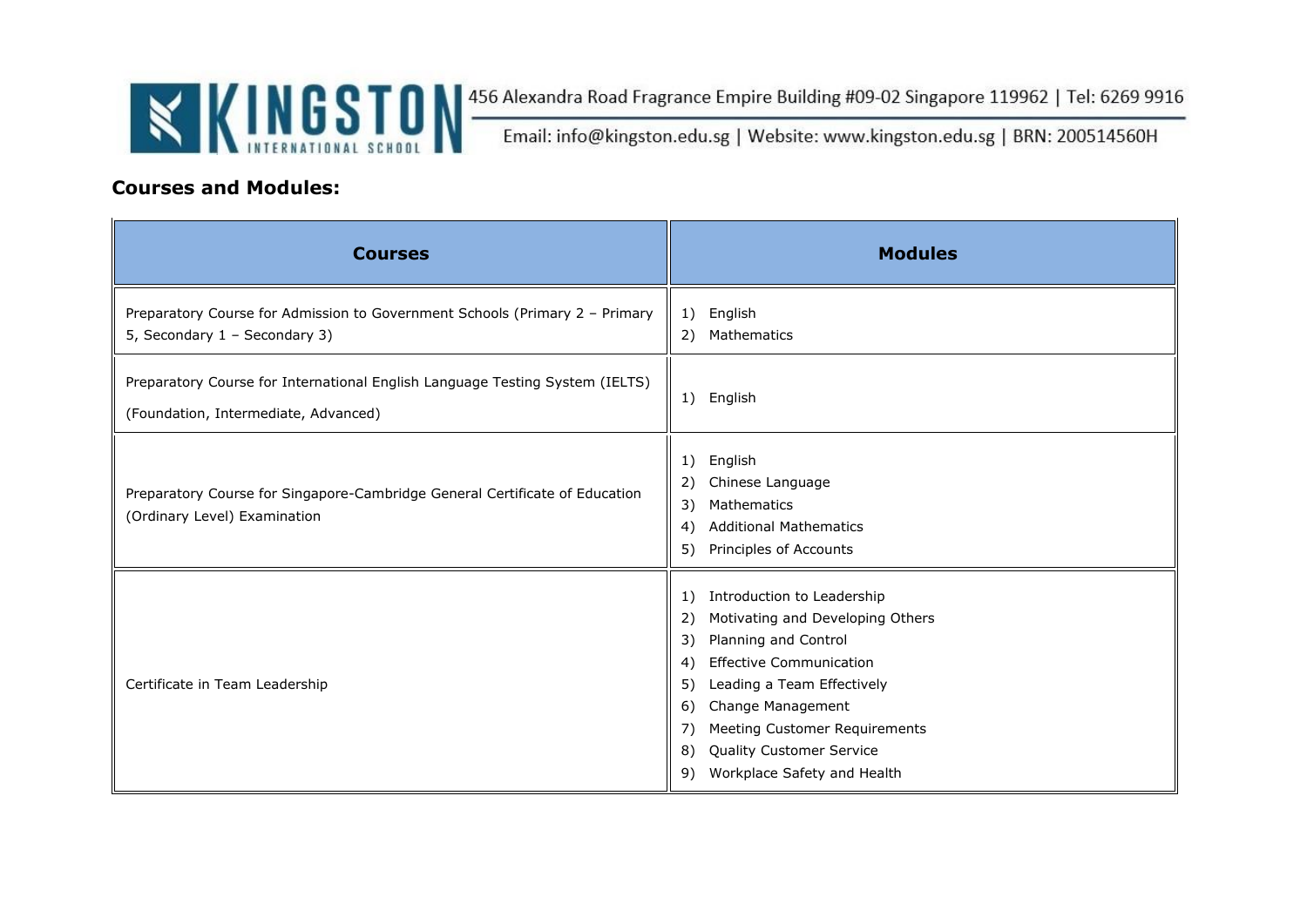| <b>Courses</b>                                            | <b>Modules</b>                                                                                                                                                                                                                                                     |
|-----------------------------------------------------------|--------------------------------------------------------------------------------------------------------------------------------------------------------------------------------------------------------------------------------------------------------------------|
| CTH Level 3 Foundation Diploma in Tourism and Hospitality | Essentials of human resources and business computing in tourism<br>1)<br>and hospitality<br>Essentials of marketing and customer relationships in tourism and<br>2)<br>hospitality<br>Tourism and hospitality industry<br>3)<br><b>Industrial Attachment</b><br>4) |
| CTH Level 4 Diploma in Hospitality Management             | Rooms division operations<br>1)<br>Food and beverage operations<br>2)<br>Finance in tourism and hospitality<br>3)<br>Global tourism and hospitality<br>4)<br>Industrial Attachment<br>5)                                                                           |
| CTH Level 4 Diploma in Tourism Management                 | Travel and tourism operations<br>1)<br>Travel geography<br>2)<br>Finance in tourism and hospitality<br>3)<br>Global tourism and hospitality<br>4)<br><b>Industrial Attachment</b><br>5)                                                                            |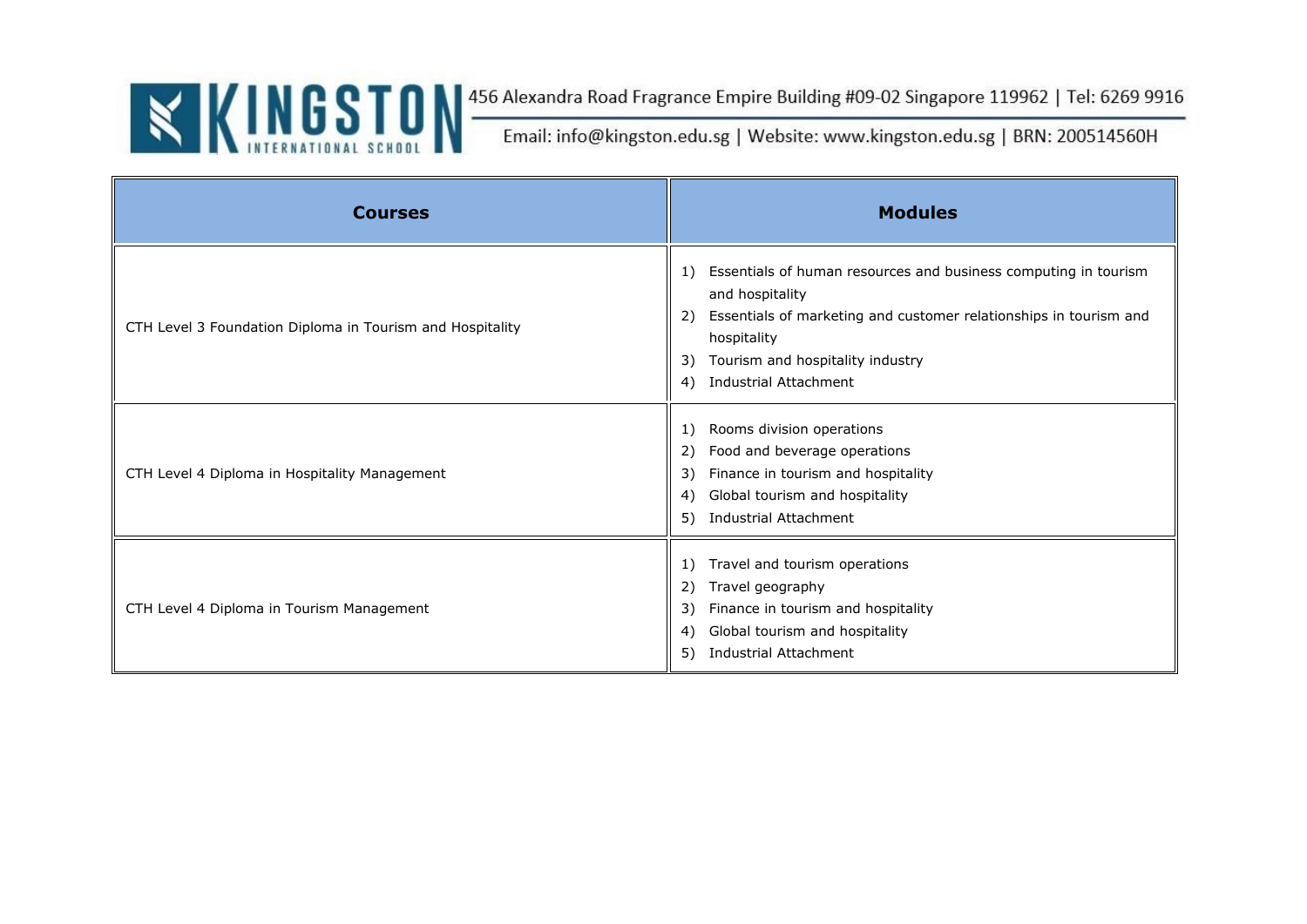| <b>Courses</b>                                         | <b>Modules</b>                                                                                                                                                                                                                                                                                                                                                                                                                                                                 |
|--------------------------------------------------------|--------------------------------------------------------------------------------------------------------------------------------------------------------------------------------------------------------------------------------------------------------------------------------------------------------------------------------------------------------------------------------------------------------------------------------------------------------------------------------|
| CTH Level 5 Advanced Diploma in Hospitality Management | Operational Finance in Tourism and Hospitality<br>1)<br>Human Resource Management in the Tourism and Hospitality<br>2)<br>Industry<br>Strategic Marketing in the Tourism and Hospitality Industry<br>3)<br>Customer Relationship Management in the Tourism and Hospitality<br>4)<br>Industry<br>Contemporary Issues in the Tourism and Hospitality Industry<br>5)<br>Food and Beverage Management<br>6)<br>Facilities Management in the Tourism and Hospitality Industry<br>7) |
| CTH Level 5 Advanced Diploma in Tourism Management     | Operational Finance in Tourism and Hospitality<br>1)<br>Human Resource Management in the Tourism and Hospitality<br>2)<br>Industry<br>Strategic Marketing in the Tourism and Hospitality Industry<br>3)<br>Customer Relationship Management in the Tourism and Hospitality<br>4)<br>Industry<br>Contemporary Issues in the Tourism and Hospitality Industry<br>5)<br>Tour Operations Management<br>6)<br>Sustainable Tourism and Destination Development<br>7)                 |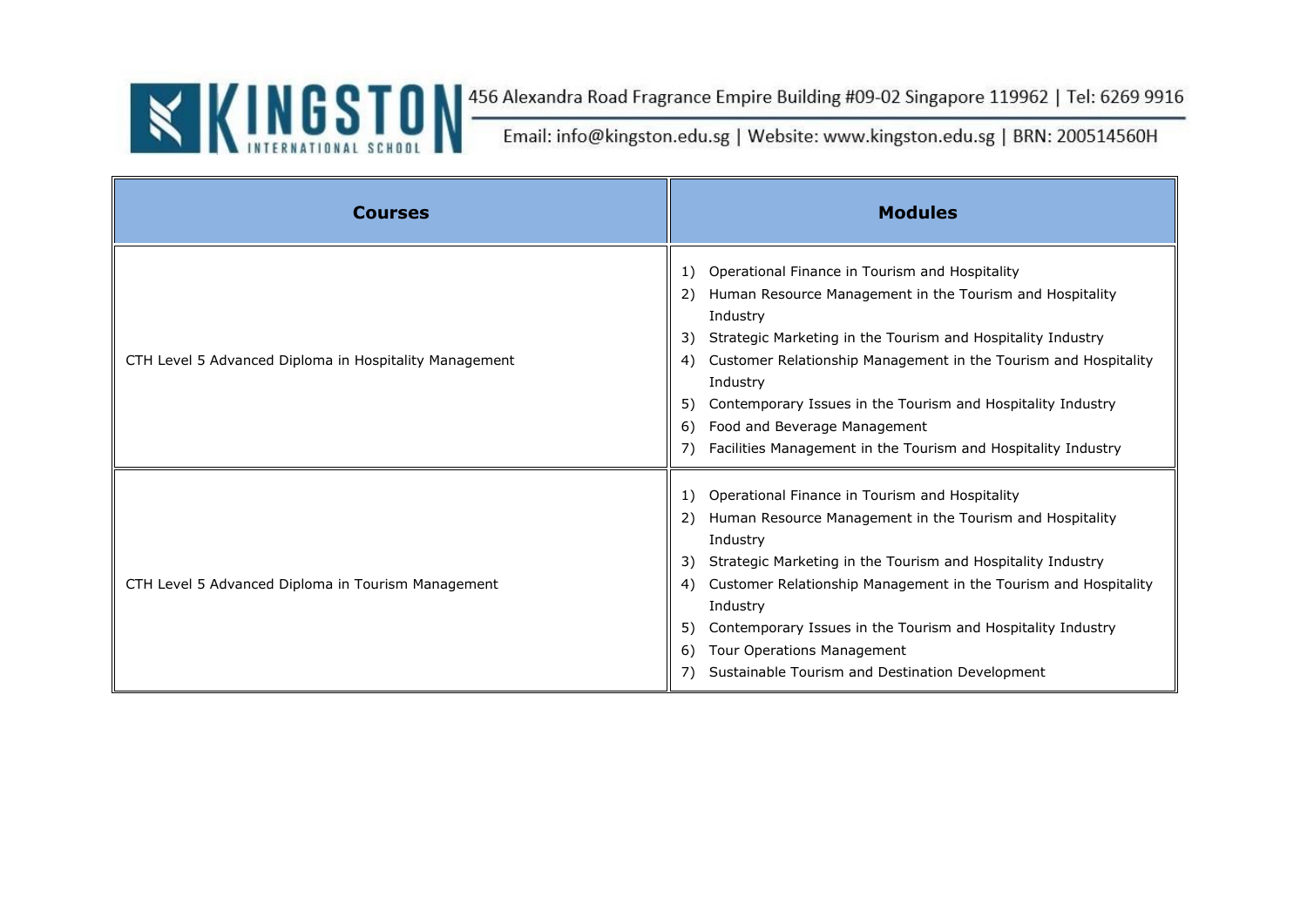| <b>Courses</b>                                            | <b>Modules</b>                                                                                                                                                                                                                                  |
|-----------------------------------------------------------|-------------------------------------------------------------------------------------------------------------------------------------------------------------------------------------------------------------------------------------------------|
| Specialist Diploma in Internet and Social Media Marketing | The Blueprint for Online Business<br>1)<br>The Art of Building Digital Assets<br>2)<br>The Science of Traffic Generation and Engagement<br>3)<br>The Tools for Sustainable Digital Success<br>4)<br>5) The Pathway to Becoming a Mediapreneur   |
| Diploma in Business Administration (Mandarin)             | Management Principles<br>1)<br><b>Business Communication</b><br>2)<br>Human Resource Management<br>3)<br>Principles of Marketing<br>4)                                                                                                          |
| Certificate in Retailing Operations                       | Introduction to Retailing Operations<br>1)<br>Leading and Developing Staff<br>2)<br>Introduction to Retailing Sales and Marketing<br>3)<br>Customer Service in Retailing<br>4)<br>5) Industrial Attachment - Essentials of Retailing Operations |
| Certificate in Events Management                          | Introduction to Events Management<br>1)<br>Principles of Marketing<br>2)<br>Fundamentals of Project Management<br>3)<br><b>Industrial Attachment</b><br>6)                                                                                      |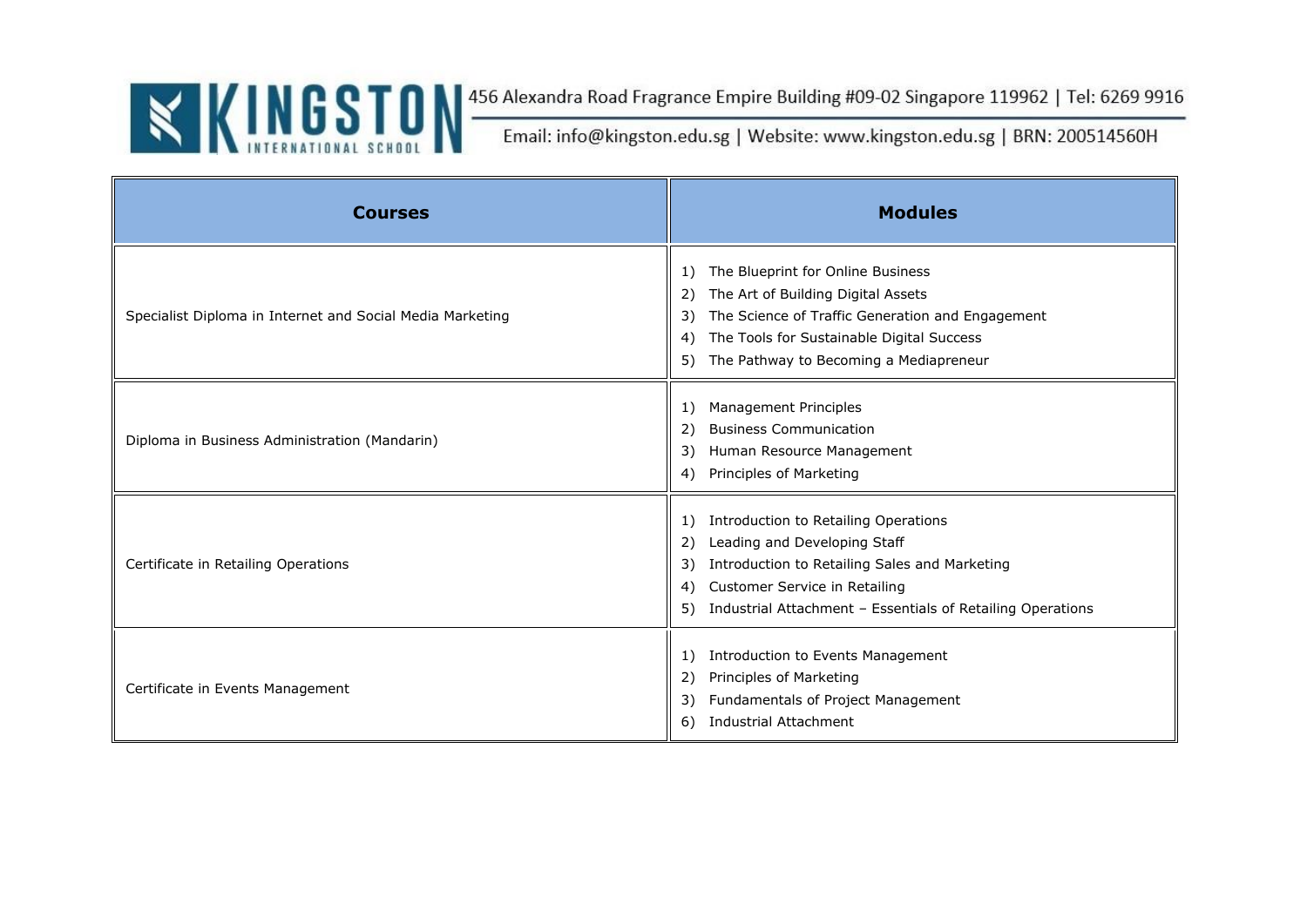

| <b>Courses</b>                                        | <b>Modules</b>                                                                                                                                                                                                                                                                          |
|-------------------------------------------------------|-----------------------------------------------------------------------------------------------------------------------------------------------------------------------------------------------------------------------------------------------------------------------------------------|
| Certificate in Business Management                    | <b>Fundamentals of Effective Communication</b><br>1)<br>Principles of Marketing<br>2)<br>Fundamentals of Project Management<br>3)<br>7) Industrial Attachment                                                                                                                           |
| Diploma in Retail and Sales Management                | Retailing Business Management<br>1)<br>Retailing Marketing and Sales Management<br>2)<br>Financial Management in Retailing<br>3)<br>Effective Business Communication in Retailing<br>4)<br>Retailing Staff Etiquette and Professional Image<br>5)<br><b>Industrial Attachment</b><br>6) |
| Diploma in Business and Sales Management              | <b>Business Management</b><br>1)<br>Marketing and Sales Management<br>2)<br>Financial Management in Business<br>3)<br><b>Effective Business Communication</b><br>4)<br>Staff Etiquette and Professional Image<br>5)<br><b>Industrial Attachment</b><br>6)                               |
| Diploma in Business and Sales Management (E-Learning) | <b>Business Management</b><br>1)<br>Marketing and Sales Management<br>2)<br>Financial Management in Business<br>3)<br><b>Effective Business Communication</b><br>4)<br>5) Staff Etiquette and Professional Image                                                                        |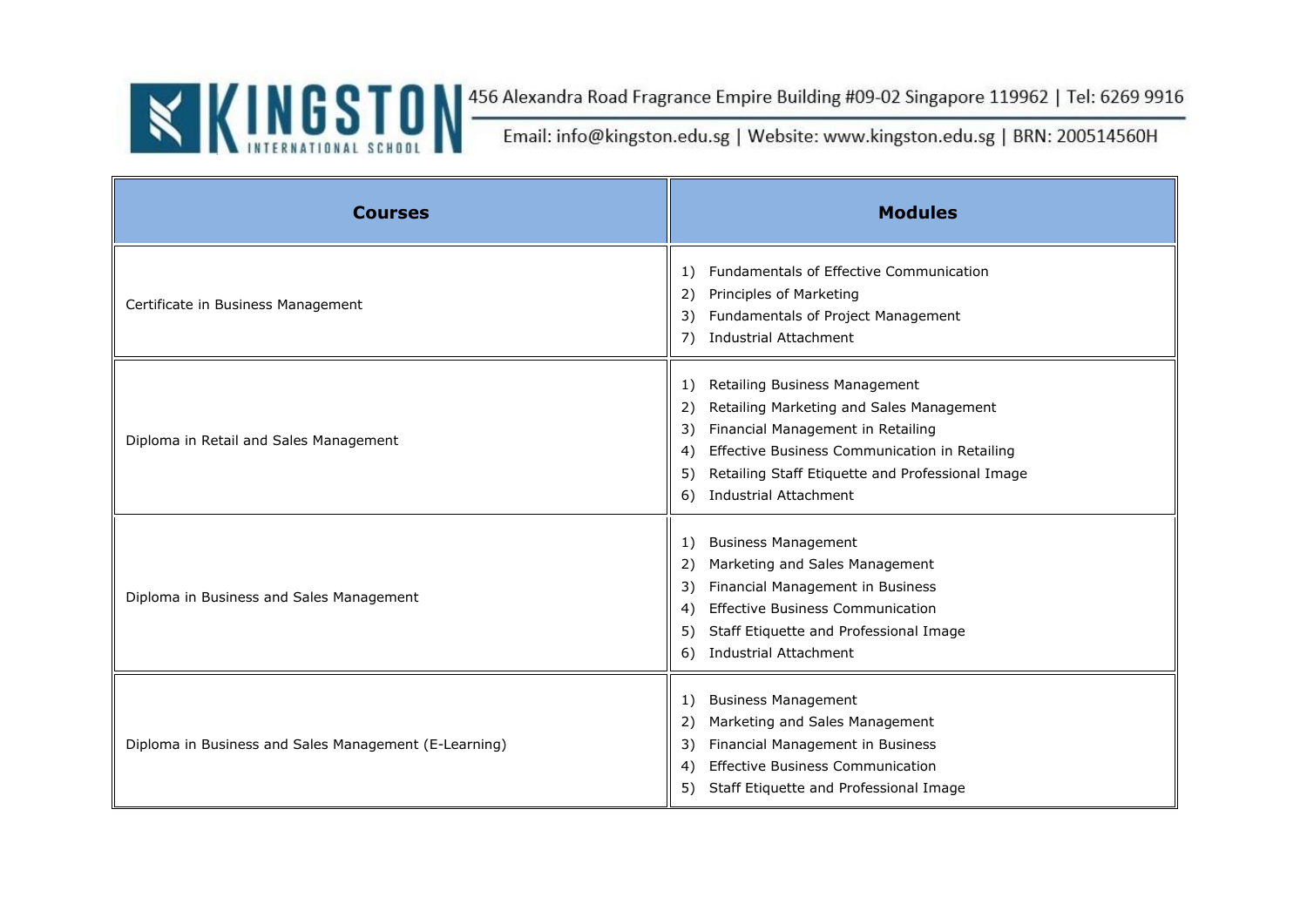| <b>Courses</b>                                             | <b>Modules</b>                                                                                                                                                                                                                                                                                                                                                                     |
|------------------------------------------------------------|------------------------------------------------------------------------------------------------------------------------------------------------------------------------------------------------------------------------------------------------------------------------------------------------------------------------------------------------------------------------------------|
| Diploma in Hospitality and Tourism Management              | <b>Customer Service Quality Management</b><br>1)<br>Food and Beverage Management<br>2)<br>Travel and Tourism Management<br>3)<br>Front Office and Housekeeping Management<br>4)<br><b>Industrial Attachment</b><br>5)                                                                                                                                                              |
| Diploma in Hospitality and Tourism Management (E-Learning) | <b>Customer Service Quality Management</b><br>1)<br>Food and Beverage Management<br>2)<br>Travel and Tourism Management<br>3)<br>Front Office and Housekeeping Management<br>4)                                                                                                                                                                                                    |
| Postgraduate Diploma in Business Management                | Managerial Accounting<br>1)<br>Corporate Strategy and Planning<br>2)<br><b>Strategic Marketing Management</b><br>3)<br>Human Resource Management<br>4)<br>Organisational Behaviour<br>5)<br>Quantitative Methods for Business Management<br>6)<br><b>Economics for Business</b><br>7)<br>8)<br>Principles of Business Law<br>Project Management<br>9)<br>10) Industrial Attachment |